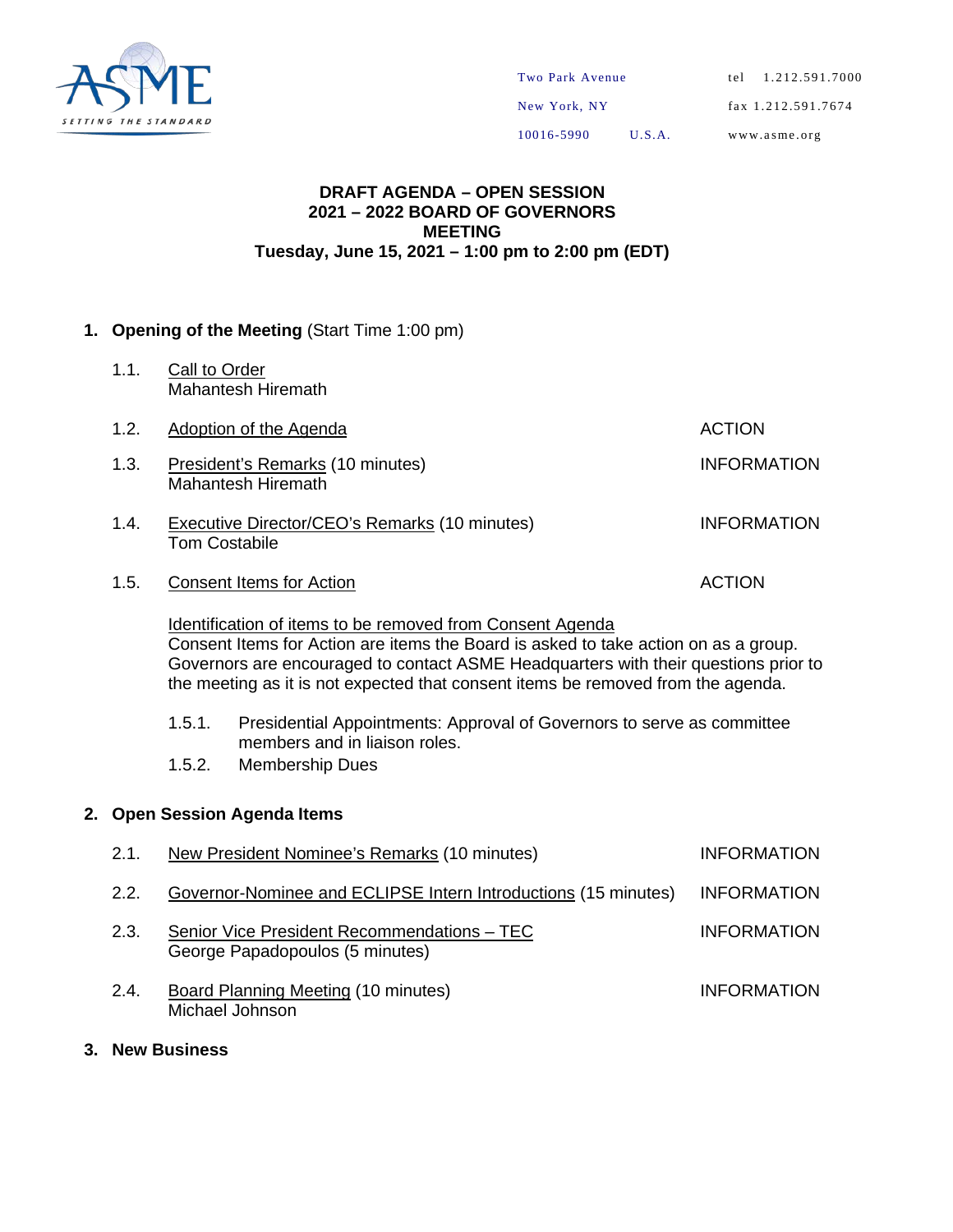**2021-2022 Board of Governors Draft Agenda - June 15, 2021 Page 2 of 2** 

# **4. Open Session Information Items**

# 4.1. Dates of Future Meetings

| <b>DATE</b>                          | <b>DAY</b> | <b>TIME</b>          | <b>LOCATION</b>  |
|--------------------------------------|------------|----------------------|------------------|
| July 12, 2021 Planning Meeting Day 1 | Monday     | 10:00 am $-$ 4:00 pm | Video Conference |
| July 13, 2021 Planning Meeting Day 2 | Tuesdav    | 10:00 am $-$ 4:00 pm | Video Conference |
| October 6, 2021                      | Wednesday  | 1:00 pm - 4:00 pm    | Video Conference |

# **5. Adjournment of Open Session**

# **List of Appendices**

- 1.5.1 Presidential Appointments: Approval of Governors to serve as committee members and in liaison roles.
- 1.5.2 2021-2022 Membership Dues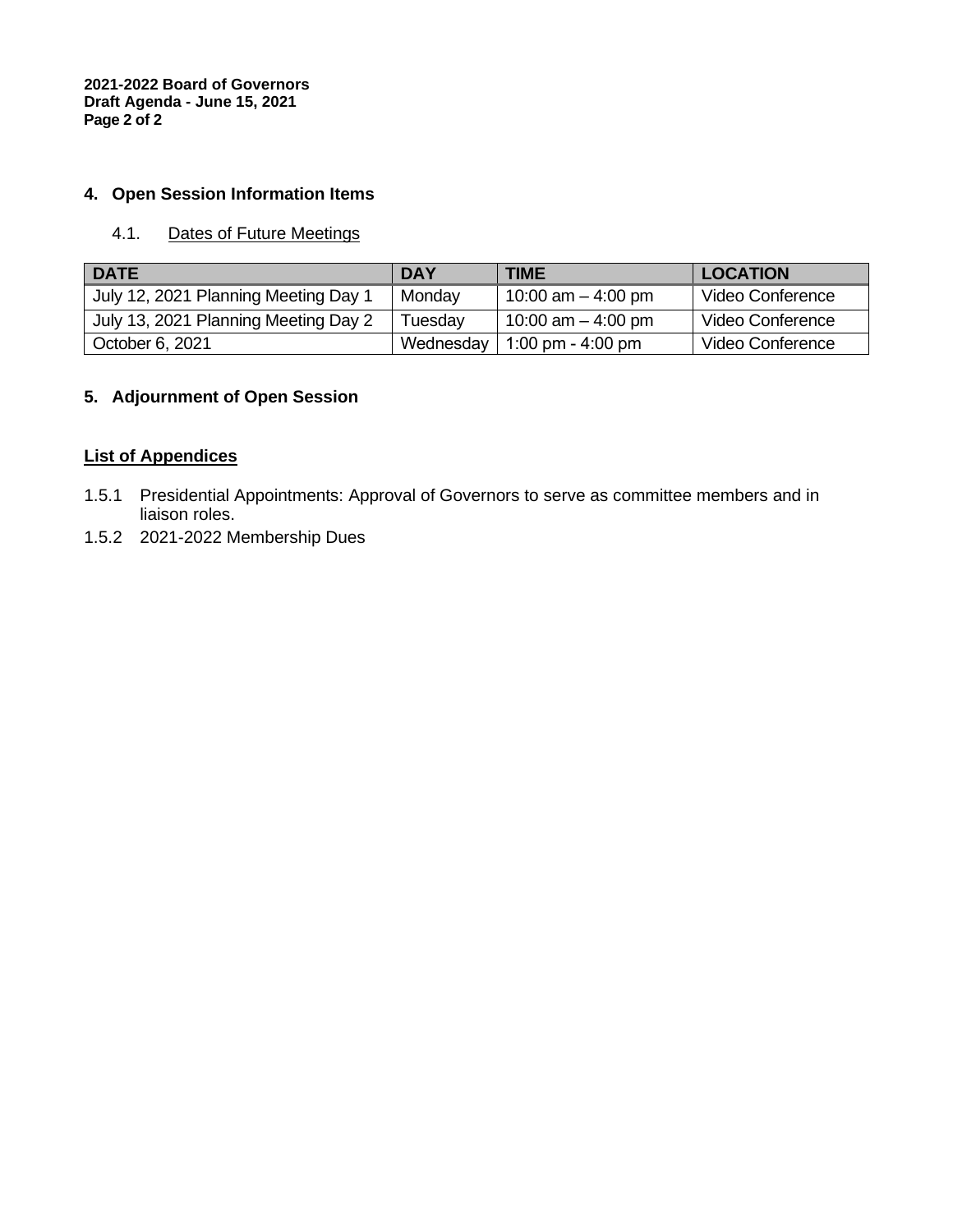

# **Board of Governors Agenda Item Cover Memo**

| Date Submitted:                    |  | May 24, 2021                                 |  |  |  |  |
|------------------------------------|--|----------------------------------------------|--|--|--|--|
| <b>BOG Meeting Date:</b>           |  | June 15, 2021                                |  |  |  |  |
| <b>Board of Governors</b><br>To:   |  |                                              |  |  |  |  |
| <b>Mahantesh Hiremath</b><br>From: |  |                                              |  |  |  |  |
| Presented by:                      |  | <b>Mahantesh Hiremath</b>                    |  |  |  |  |
|                                    |  | Agenda Title: FY22 Presidential Appointments |  |  |  |  |

Agenda Item Executive Summary:

The Appointment of Governors to serve as committee members and in liaison roles:

- Audit Committee: **Tommy Gardner** (3 years)
- EDESC: **Sam Korellis** (3 years)
- Committee on Finance Liaison: **Tom Kurfess** (1 year)
- Committee on Honors Liaison: **Paul Stevenson** (1 year)
- Committee on Organization and Rules Liaison: **Rick Marboe** (1 year)
- Diversity, Equity, and Inclusion Strategy Liaison: **Laura Hitchcock** (1 year)
- Industry Advisory Board Liaison: **Andy Bicos** (1 year)
- Volunteer Leadership Training (VOLT) Academy Liaison: **Rick Marboe** (1 year)
- Philanthropy Committee Liaison: **Wolf Yeigh** (1 year)
- Nominating Committee: **Todd Allen** (1 year)

Proposed motion for BOG Action: Approval of Governors to serve as committee members and in liaison roles for FY22.

Attachments: None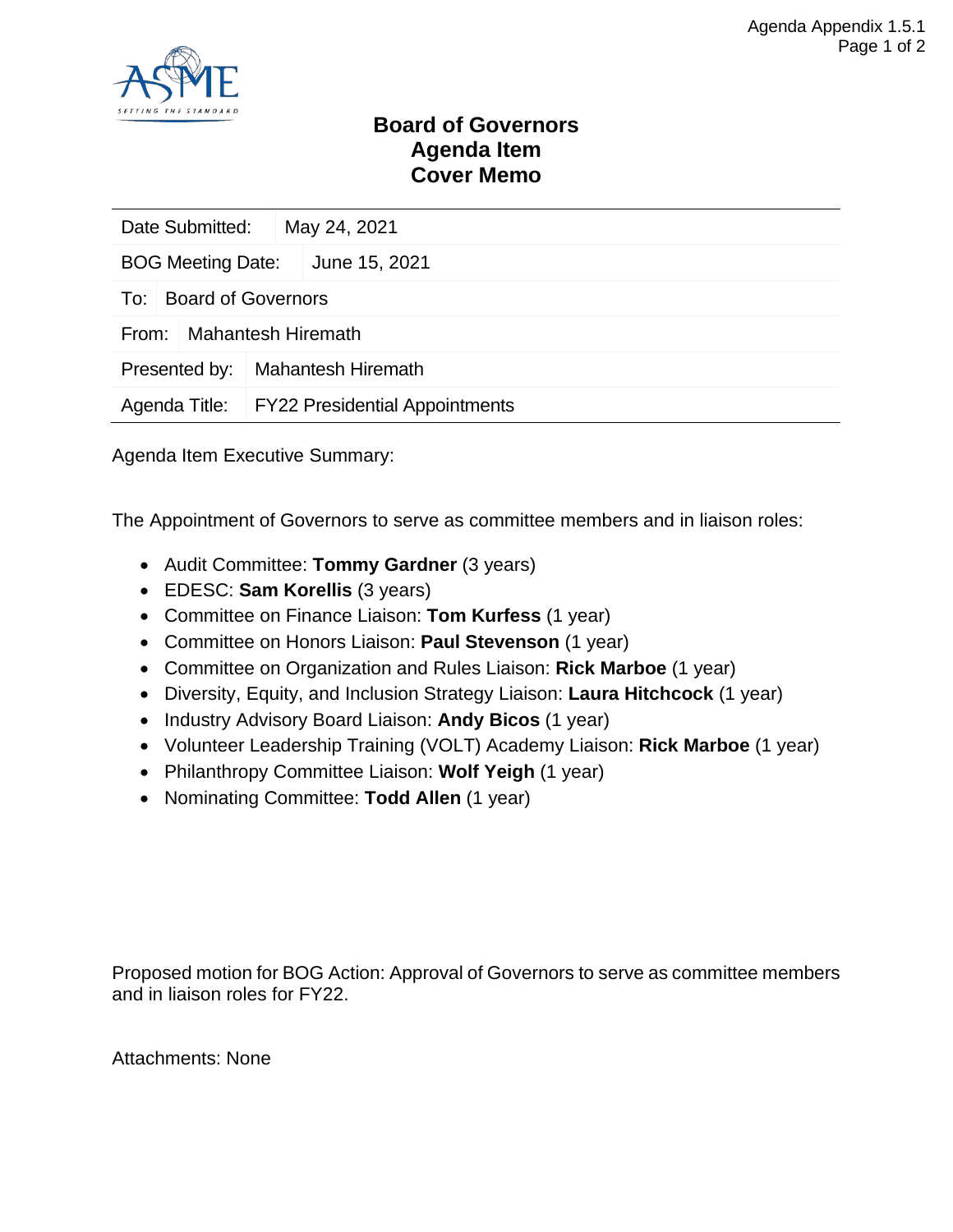| 2021-2022 Board of Governors                       |                          |                          |                                                                    |                                                                 |                                                                      |                                                                                                                                          |                                                     |                                                                 |                                                     |                                                                                                      |                                                                                       |                                                         |                                                      |
|----------------------------------------------------|--------------------------|--------------------------|--------------------------------------------------------------------|-----------------------------------------------------------------|----------------------------------------------------------------------|------------------------------------------------------------------------------------------------------------------------------------------|-----------------------------------------------------|-----------------------------------------------------------------|-----------------------------------------------------|------------------------------------------------------------------------------------------------------|---------------------------------------------------------------------------------------|---------------------------------------------------------|------------------------------------------------------|
| BOG Committees & Committees Reporting to the Board |                          |                          |                                                                    |                                                                 |                                                                      |                                                                                                                                          |                                                     |                                                                 |                                                     |                                                                                                      |                                                                                       |                                                         |                                                      |
|                                                    |                          |                          | <b>Executive</b><br><b>Committee</b><br>(4 members +<br>ED/CEO)    | <b>Audit</b><br><b>Committee</b><br>(3 members)                 | <b>EDESC</b><br>(3 members)                                          | <b>Committee on</b><br><b>Finance</b><br>(1 liaison)                                                                                     | <b>Committee on</b><br><b>Honors</b><br>(1 liaison) | <b>Committee on</b><br>Organization<br>and Rules<br>(1 liaison) | Philanthropy<br><b>Committee</b><br>(1 liaison)     | Diversity,<br><b>Equity &amp;</b><br>Inclusion<br><b>Strategy</b><br><b>Committee</b><br>(1 liaison) | Volunteer<br><b>Orientation &amp;</b><br>Leadership<br><b>Training</b><br>(1 liaison) | <b>Industry</b><br><b>Advisory Board</b><br>(1 liaison) | <b>Nominating</b><br><b>Committee</b><br>(1 liaison) |
|                                                    |                          | <b>Term</b>              | 3 Presidents,<br>plus 1 third-year<br>Governor<br>serving a 1-year | 1 member from<br>each class of<br>BOG; serving 3-<br>year terms | 3 Presidents,<br>plus 1 member<br>from each class<br>of BOG; serving | Sec'y/Treasurer, plus 1 BOG liaison for<br>1 BOG liaison for a 1- a 1-year term;<br>year term; typically a sometimes<br>new liaison each | renewed each                                        | 1 BOG liaison<br>for a 1-year<br>term;<br>sometimes             | 1 BOG liaison<br>for a 1-year<br>term;<br>sometimes | 1 BOG liaison<br>for a 1-year<br>term;<br>sometimes                                                  | 1 BOG liaison for 1 BOG liaison<br>a 1-year term;<br>sometimes<br>renewed each        | for a 1-year<br>term;<br>sometimes                      | 1 BOG liaison<br>for a 1-year<br>term;<br>sometimes  |
| <b>Participant</b>                                 | <b>Role</b>              | <b>Ending</b><br>June of | term                                                               |                                                                 | 3-year terms                                                         | year                                                                                                                                     | year                                                | renewed each<br>year                                            | renewed each<br>year                                | renewed each<br>year                                                                                 | vear                                                                                  | renewed each<br>year                                    | renewed each<br>year                                 |
| <b>B.</b> Erler                                    | <b>Past President</b>    | 2022                     | <b>B.</b> Erler                                                    |                                                                 | <b>B.</b> Erler                                                      |                                                                                                                                          |                                                     |                                                                 |                                                     |                                                                                                      |                                                                                       |                                                         |                                                      |
| M. Hiremath                                        | President                | 2023                     | M. Hiremath                                                        |                                                                 | M. Hiremath                                                          |                                                                                                                                          |                                                     |                                                                 |                                                     |                                                                                                      |                                                                                       |                                                         |                                                      |
| <b>President Elect</b>                             | <b>President Elect</b>   | 2024                     | Pres-elect                                                         |                                                                 | Pres-elect                                                           |                                                                                                                                          |                                                     |                                                                 |                                                     |                                                                                                      |                                                                                       |                                                         |                                                      |
| Hitchcock                                          | <b>BOG</b>               | 2022                     | To be voted                                                        | L. Hitchcock                                                    |                                                                      |                                                                                                                                          |                                                     |                                                                 |                                                     | L. Hitchcock                                                                                         |                                                                                       |                                                         |                                                      |
| <b>T.</b> Allen                                    | <b>BOG</b>               | 2022                     | To be voted                                                        |                                                                 | T. Allen                                                             |                                                                                                                                          |                                                     |                                                                 |                                                     |                                                                                                      |                                                                                       |                                                         | T. Allen                                             |
| . Kurfess                                          | <b>BOG</b>               | 2022                     | To be voted                                                        |                                                                 |                                                                      | T. Kurfess                                                                                                                               |                                                     |                                                                 |                                                     |                                                                                                      |                                                                                       |                                                         |                                                      |
| A. Bicos                                           | <b>BOG</b>               | 2023                     |                                                                    |                                                                 | A. Bicos                                                             |                                                                                                                                          |                                                     |                                                                 |                                                     |                                                                                                      |                                                                                       | A. Bicos                                                |                                                      |
| R. Marboe                                          | <b>BOG</b>               | 2023                     |                                                                    |                                                                 |                                                                      |                                                                                                                                          |                                                     | R. Marboe                                                       |                                                     |                                                                                                      | R. Marboe                                                                             |                                                         |                                                      |
| P. Stevenson                                       | <b>BOG</b>               | 2023                     |                                                                    | P. Stevenson                                                    |                                                                      |                                                                                                                                          | P. Stevenson                                        |                                                                 |                                                     |                                                                                                      |                                                                                       |                                                         |                                                      |
| Gardner                                            | <b>BOG</b>               | 2024                     |                                                                    | T. Gardner                                                      |                                                                      |                                                                                                                                          |                                                     |                                                                 |                                                     |                                                                                                      |                                                                                       |                                                         |                                                      |
| S. Korellis                                        | <b>BOG</b>               | 2024                     |                                                                    |                                                                 | S. Korellis                                                          |                                                                                                                                          |                                                     |                                                                 |                                                     |                                                                                                      |                                                                                       |                                                         |                                                      |
| W. Yeigh                                           | <b>BOG</b>               | 2024                     |                                                                    |                                                                 |                                                                      |                                                                                                                                          |                                                     |                                                                 | W. Yeigh                                            |                                                                                                      |                                                                                       |                                                         |                                                      |
| Governor 1                                         | <b>BOG Elect</b>         | 2025                     |                                                                    |                                                                 |                                                                      |                                                                                                                                          |                                                     |                                                                 |                                                     |                                                                                                      |                                                                                       |                                                         |                                                      |
| Governor 2                                         | <b>BOG Elect</b>         | 2025                     |                                                                    |                                                                 |                                                                      |                                                                                                                                          |                                                     |                                                                 |                                                     |                                                                                                      |                                                                                       |                                                         |                                                      |
| Governor 3                                         | <b>BOG Elect</b>         | 2025                     |                                                                    |                                                                 |                                                                      |                                                                                                                                          |                                                     |                                                                 |                                                     |                                                                                                      |                                                                                       |                                                         |                                                      |
| R. Pangborn                                        | Secy/Treasurer           | 2022                     |                                                                    |                                                                 |                                                                      | R. Pangborn                                                                                                                              |                                                     |                                                                 |                                                     |                                                                                                      |                                                                                       |                                                         |                                                      |
|                                                    | Appointments Ending 2022 |                          | Erler/TBD                                                          | Hitchcock                                                       | Erler/Allen                                                          | Pangborn/Kurfess                                                                                                                         |                                                     |                                                                 |                                                     | Hitchcock                                                                                            |                                                                                       |                                                         |                                                      |
| <b>TOTAL</b>                                       |                          |                          | $\overline{4}$                                                     | $\overline{3}$                                                  | $\overline{3}$                                                       | $\overline{2}$                                                                                                                           |                                                     | $\mathbf{1}$                                                    | $\mathbf{1}$                                        | $\overline{1}$                                                                                       |                                                                                       | $\mathbf{1}$                                            |                                                      |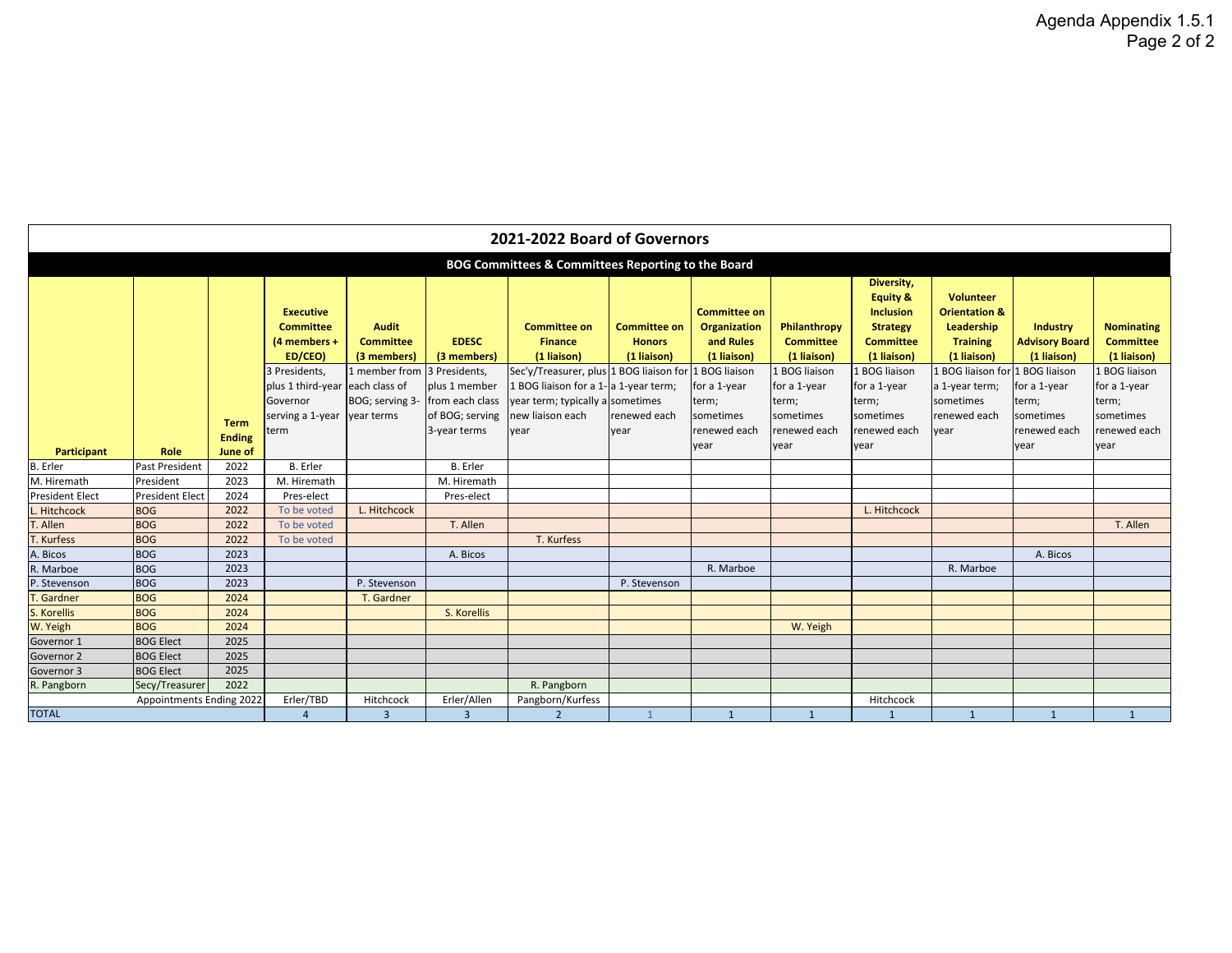# **ASME Board of Governors Agenda Item Cover Memo**

**Date Submitted:** May 27, 2021 **BOG Meeting Date:** June 15, 2021

**To:** Board of Governors (BOG) **From:** Committee on Finance (COF) **Presented by: Betty Bowersox Agenda Title:** 2021 – 2022 Membership Dues

# **Agenda Item Executive Summary:**

COF has reviewed the 2021-2022 membership dues information with staff who have recommended not to increase dues. COF concurs that dues should not be adjusted until the economic effects of the Covid-19 pandemic and resulting new business models globally are more fully known and resolved.

COF voted to recommend that the Board of Governors not increase or decrease base membership dues for 2021-2022. The base membership dues would remain at \$158.00.

### **Proposed motion for BOG Action:**

COF recommends no increase or decrease in base membership dues for 2021- 2022.

**Attachments: None**

**MOTION:**

**To approve 2021-2022 membership dues of \$158.00.**